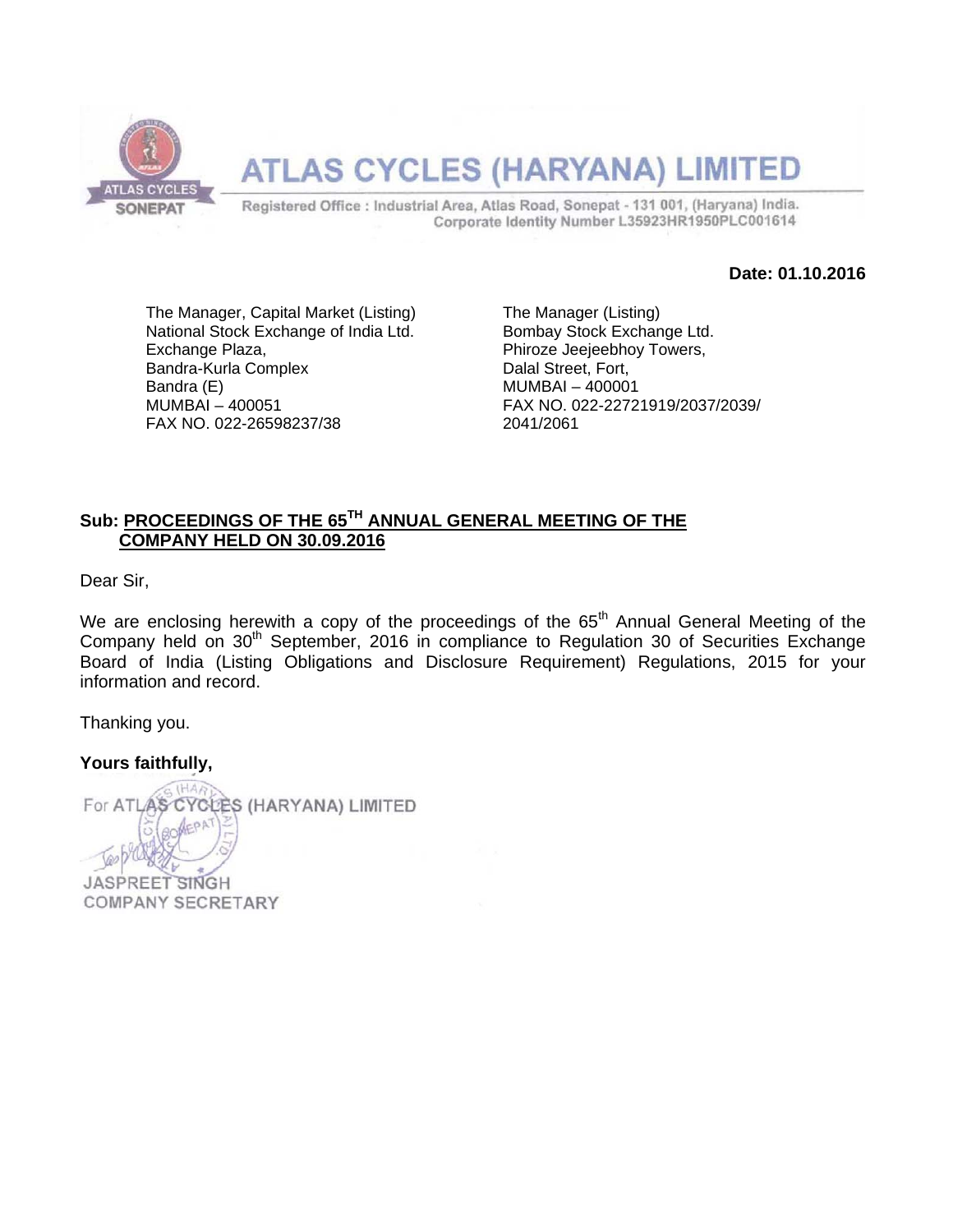

# **ATLAS CYCLES (HARYANA) LIMITED**

**PROCEEDINGS OF THE 65TH ANNUAL GENERAL MEETING OF THE MEMBERS OF M/S ATLAS CYCLES (HARYANA) LIMITED HELD AT THE REGISTERED OFFICE OF THE COMPANY AT ATLAS CYCLES (HARYANA) LIMITED, INDUSTRIAL AREA, ATLAS ROAD, SONEPAT – 131001, HARYANA ON FRIDAY, THE 30TH SEPTEMBER, 2016 AT 4:00 P.M.** 

**Meeting Commenced at:** 4.00 PM **Meeting Concluded at:** 4.30 PM

#### **DIRECTORS PRESENT**

| Mr. Kartik Roop Rai (DIN: 06789287) | : Chairman of the AGM,             |  |
|-------------------------------------|------------------------------------|--|
|                                     | Independent Director,              |  |
|                                     | <b>Chairman of Audit Committee</b> |  |

Mr. Sanjiv Kavaljit Singh (DIN: 00015689) : Independent Director, Chairman of Nomination & Remuneration Committee, Also attending on behalf of

Chairman of Stakeholders Relationship Committee

Mr. Ishwar Das Chugh (DIN: 00073257) : Whole Time Director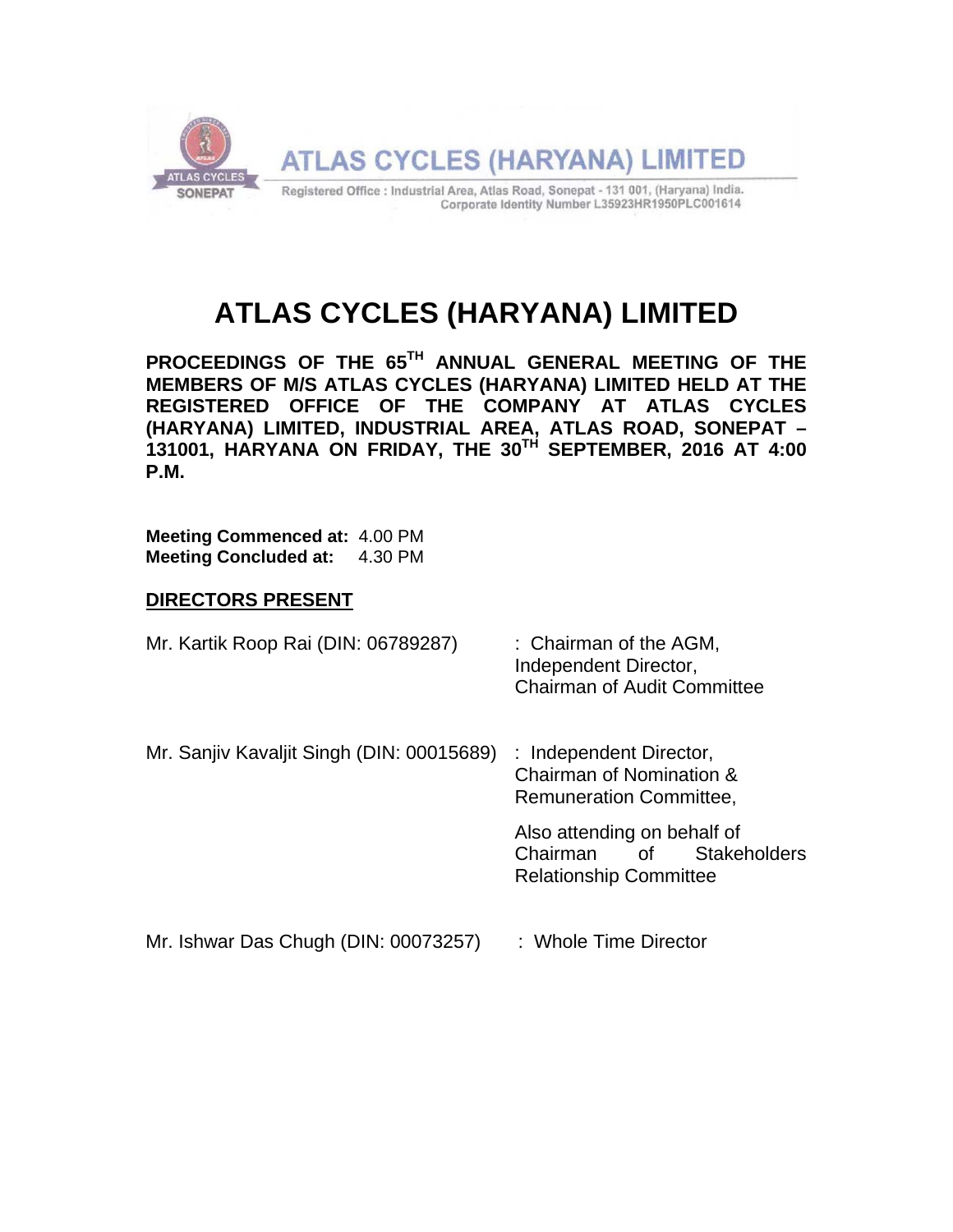#### **IN ATTENDANCE**

| Mr. Dinesh Nangru  | : For Dinesh Nangru & Coompany,<br>Scrutinizer for E-voting and Ballot |
|--------------------|------------------------------------------------------------------------|
| Mr. Rajiv Bhasin   | : For Mehra Khanna & Company,<br><b>Statutory Auditors</b>             |
| Mr. Mukesh Arora   | : For Mukesh Arora & Co.,<br><b>Secretarial Auditors</b>               |
| Mr. Jaspreet Singh | : Company Secretary                                                    |
| <b>MEMBERS</b>     |                                                                        |
| In person          | 180                                                                    |
| Proxies            | 42                                                                     |

Mr. Kartik Roop Rai, Independent Director of the Company, was elected as Chairman of the Meeting.

E-Voting 2008 - 2009

The relevant documents relating to agenda of the Meeting were kept open and accessible during the continuance of the meeting to the members present.

At 04:00 P.M., Mr. Kartik Roop Rai (DIN: 06789287), Chairman, commenced the Meeting by welcoming the members to the 65<sup>th</sup> Annual General Meeting of the Company.

The Company Secretary, with the permission of Chairman, informed the members of the Company that the requisite quorum of 30 members present personally being present, the meeting was called to order. It was also ensured that requisite quorum is present thought out the proceedings of the meeting and the meeting is in order.

It was informed that Mr. Hira Lal Bhatia, Non-Executive Director and Chairman of Stakeholders Relationship Committee and Ms. Veena Buber, Non-Executive Woman Director, could not attend the 65<sup>th</sup> Annual General Meeting due to their other commitments.

With the permission of the members present, Notice convening the  $65<sup>th</sup>$ Annual General Meeting along with its Explanatory Statement, Directors'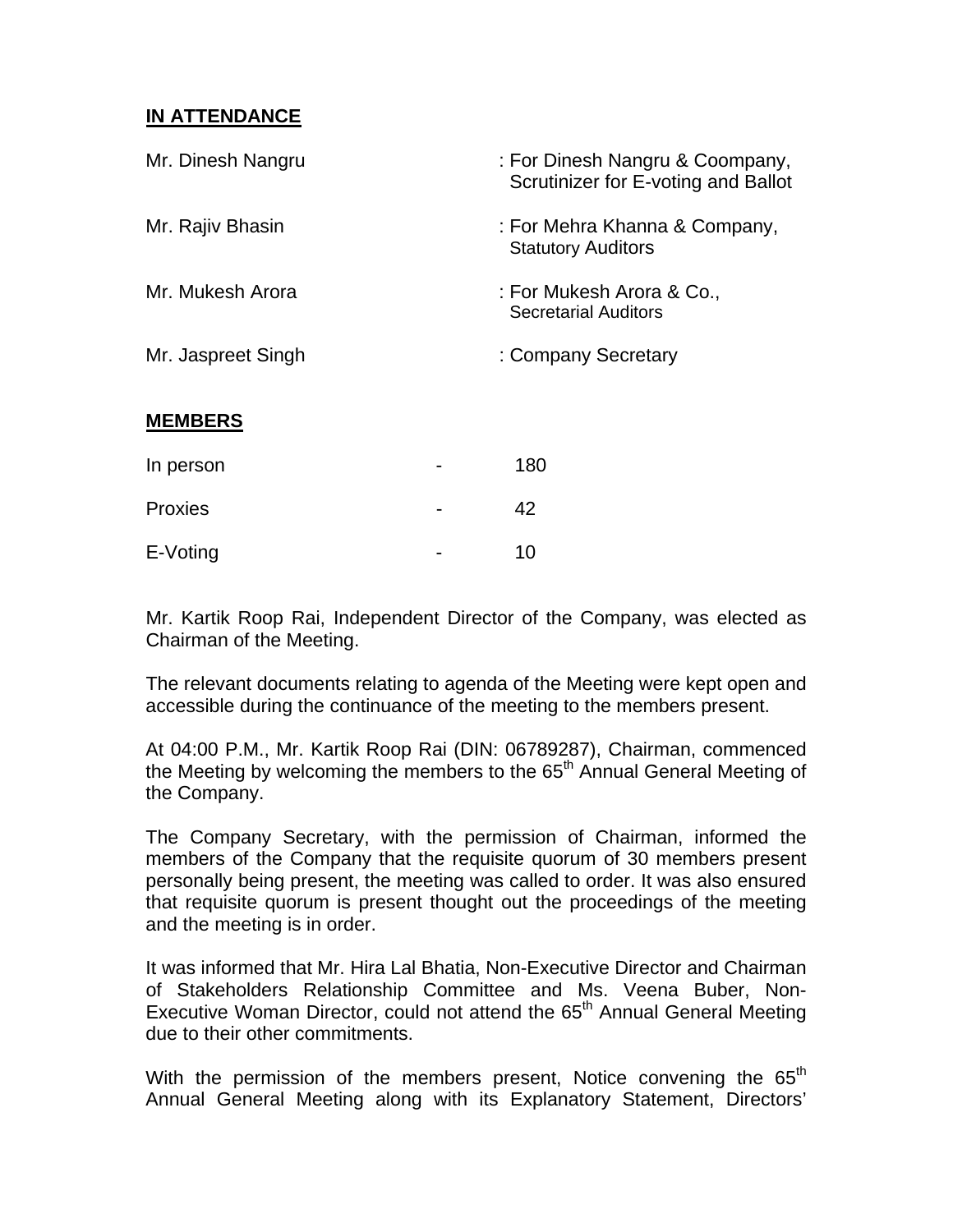Report / Board's Report, Balance Sheet as on 31.03.2016 and Statement of Profit & Loss for the period of 12 months ended on 31.03.2016 along with its notes both stand alone and consolidated were taken as read and Statutory Auditors' Audit Report and Secretarial Auditors' Audit Report were read.

Thereafter it was informed that pursuant to the provisions of Section 108 of the Companies Act, 2013 read with Rule 20 of the Companies (Management and Administration) Rules, 2014, the Company had extended the e-voting facility to its Members in respect of businesses to be transacted at the Annual General Meeting of the Company. The e-voting commenced from Tuesday,  $27<sup>th</sup>$  September, 2016 at 9.00 a.m. and ended on Thursday  $29<sup>th</sup>$  September, 2016 at 5.00 p.m. and Mr. Dinesh Nangru, of M/s Dinesh Nangru & Co., Practicing Chartered Accountant, was appointed as the Scrutinizer by the Board of Directors for scrutinizing the e-voting process and ballot process. The shareholders who had not casted their votes through e-voting facility were given option to cast their votes through ballot paper. The 3 (three) resolutions proposed to be passed as Ordinary Business relating to approval of Financial Statements, re-appointment of director retiring by rotation and ratification of appointment of Statutory Auditors and 1 (one) resolution proposed to be passed as Ordinary Resolution in Special Business relating to approval of Members for charging of nominal fee for delivery of company documents to Members were read out and were briefly clarified as to why these were being proposed to be passed. The members raised no questions. The members were issued Ballot Papers and were informed about the instructions on filling in ballot paper and signing of ballot paper.

Mr. Dinesh Nangru, Scrutinizer, inspected the Ballot Box to be empty and locked and kept it in front of the dias for shareholders to put in their duly filled in and signed ballot papers and cast their votes.

Once the voting process was complete under careful supervision of the Chairman, the ballot box was handed over to Mr. Dinesh Nangru, Scrutinizer and meeting concluded.

Then after the conclusion of meeting, the Scrutinizer unlocked the ballot box in presence of 2 witnesses who were not in the employment of the Company. The Scrutinizer then scrutinized all votes casted via e-voting system and ballot papers and submitted his report dated  $1<sup>st</sup>$  October 2016 to Mr. Kartik Roop Rai, Chairman of the Meeting. With the approval of the Chairman following results were declared and posted on the website of the Company www.atlasbicycles.com and were intimated to National Securities Depository Limited (NSDL), National Stock Exchange of India Ltd.(NSE), BSE Limited (BSE) and Mas Services Limited, Registrar & Transfer Agent: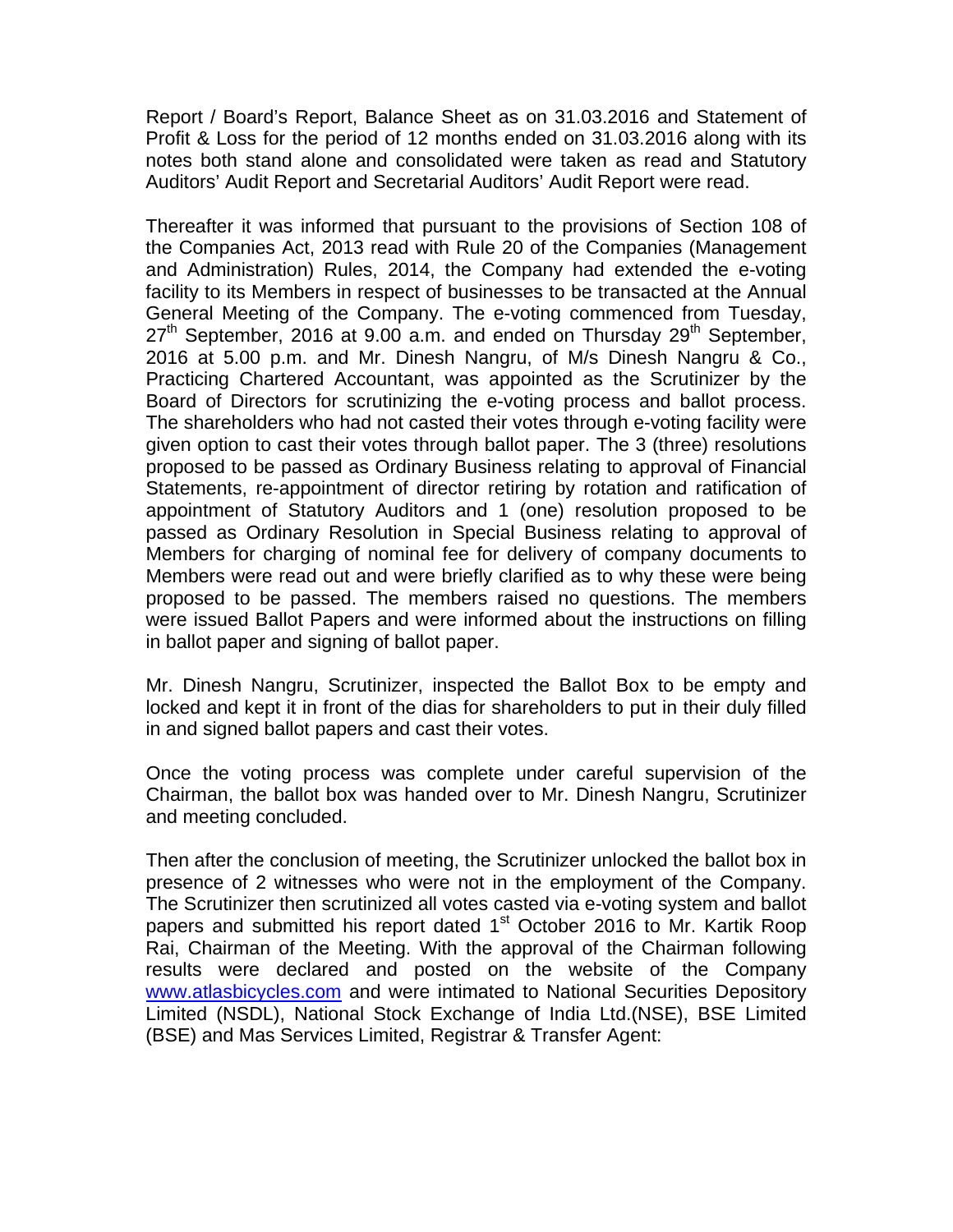## **ORDINARY BUSINESS :**

#### **ITEM NO. 1: ADOPTION OF AUDITED FINANCIAL STATEMENTS AND REPORTS**

Passed as Ordinary resolution via E-voting and Ballot Process :

#### **"RESOLVED THAT**

- (a) Audited Standalone Financial Statements of the Company for the financial year ended March 31, 2016 and the Reports of the Board of Directors and Auditors thereon; and
- (b) Audited Consolidated Financial Statements of the Company for the financial year ended March 31, 2016 and the Report of the Auditors thereon

are received, considered and adopted.**"** 

| <b>Particulars</b>                        | <b>No. of Votes</b> | % of Voting |
|-------------------------------------------|---------------------|-------------|
|                                           | (In Equity Shares)  |             |
| Total votes casted through poll 11,06,570 |                     | 34.028%     |
| and e-voting                              |                     |             |
| Voted in favour                           | 11,06,519           | 34.027%     |
| Voted against                             |                     | 00.000%     |
| <b>Invalid Votes</b>                      | 51                  | 00.001%     |

The resolution was passed as Ordinary Resolution by requisite majority votes in its favour.

#### **ITEM NO. 2: RE-APPOINTMENT OF DIRECTOR RETIRING BY ROTATION**

Passed as Ordinary resolution via E-voting and Ballot Process :

**"RESOLVED THAT** Mr. Hira Lal Bhatia (DIN : 00159258) is re-appointed as the director liable to retire by rotation as required by Section 152 of the Companies Act 2013.**"** 

| <b>Particulars</b>                          | No. of Votes<br>(In Equity Shares) | % of Voting |
|---------------------------------------------|------------------------------------|-------------|
| Total votes casted through poll   11,06,570 |                                    | 34.028%     |
| and e-voting                                |                                    |             |
| Voted in favour                             | 11,06,319                          | 34.021%     |
| Voted against                               | 200                                | 00.006%     |
| <b>Invalid Votes</b>                        | 51                                 | 00.001%     |

The resolution was passed as Ordinary Resolution by requisite majority votes in its favour.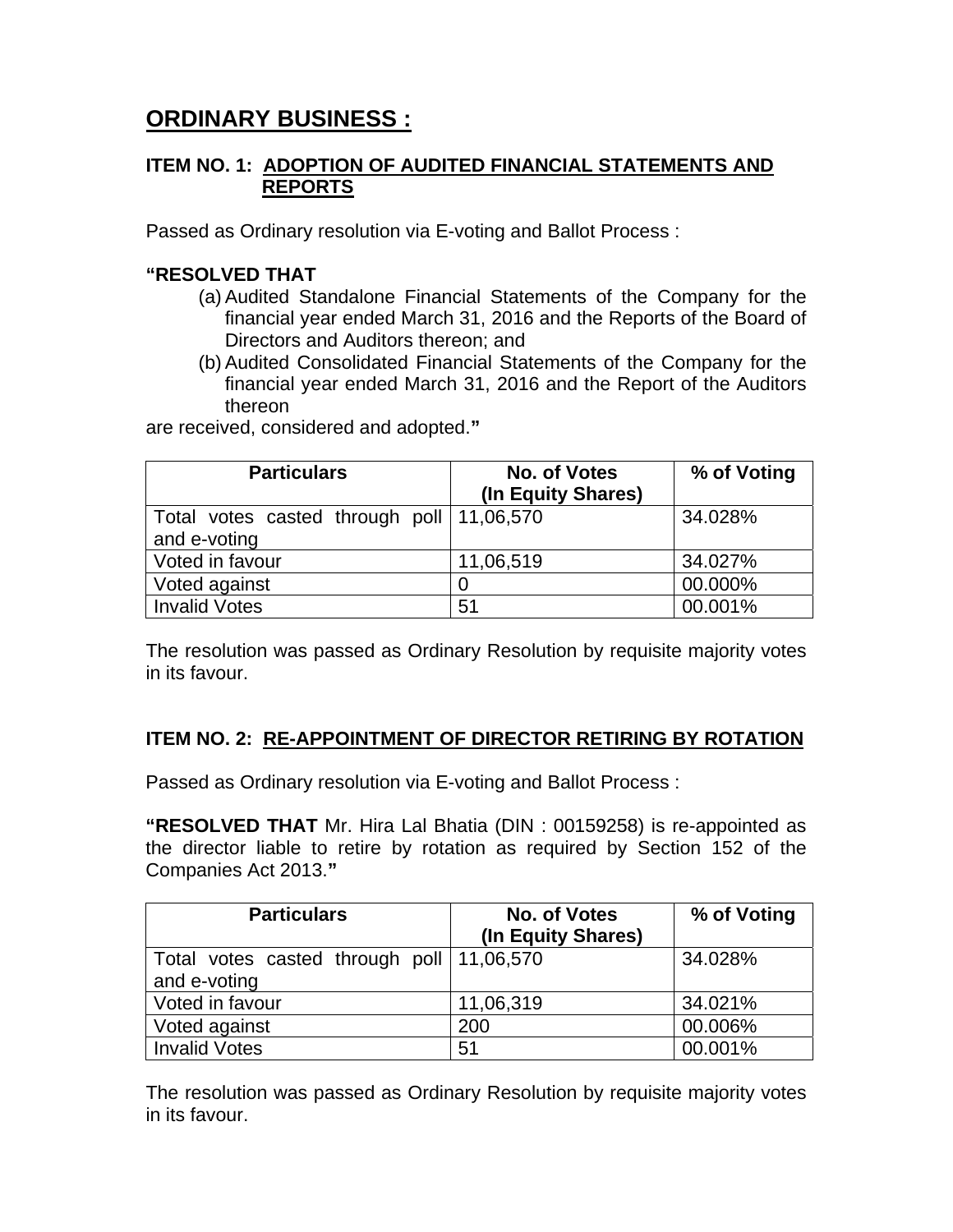### **ITEM NO. 3: RATIFICATION OF APPOINTMENT OF STATUTORY AUDITORS**

Passed as Ordinary resolution via E-voting and Ballot Process :

**"RESOLVED** that pursuant to the provisions of Section 139 and all other applicable provisions, if any, of the Companies Act, 2013 and the Companies (Audit and Auditors) Rules, 2014, as amended from time to time, the Company hereby ratifies the appointment of M/s Mehra Khanna & Co., Chartered Accountants (ICAI Firm Registration No. 001141N), as the Statutory Auditors of the Company to hold office from the conclusion of this Annual General Meeting (AGM) till the conclusion of the 66<sup>th</sup> AGM of the Company to be held in the year 2017 to examine and audit the accounts of the Company at such remuneration as may be mutually agreed between the Board of Directors of the Company and the Statutory Auditors plus reimbursement of Service tax, travelling and out of pocket expenses.**"** 

| <b>Particulars</b>                        | No. of Votes       | % of Voting |
|-------------------------------------------|--------------------|-------------|
|                                           | (In Equity Shares) |             |
| Total votes casted through poll 11,06,510 |                    | 34.026%     |
| and e-voting                              |                    |             |
| Voted in favour                           | 11,06,259          | 34.019%     |
| Voted against                             | 200                | 00.006%     |
| <b>Invalid Votes</b>                      | 51                 | 00.001%     |

The resolution was passed as Ordinary Resolution by requisite majority votes in its favour.

## **SPECIAL BUSINESS :**

#### **ITEM NO. 4: APPROVAL OF MEMBERS FOR CHARGING NOMINAL FEE FOR DELIVERY OF COMPANY DOCUMENTS TO MEMBERS**

Passed as Ordinary resolution via E-voting and Ballot Process :

**"RESOLVED** that pursuant to provisions of Section 20 of the Companies Act, 2013 and all other applicable provisions, if any, as amended from time to time, unless such fee is fixed by the Act or Rules, the Board of Directors of the Company be and is authorized to delivery documents free of cost to the members who opt to receive documents via email, in case any member specify any document to be delivered by a particular means of communication viz. post or registered post or speed post or courier, then a fee of Rs 300 per document plus out of pocket expenses incurred by the Company may be